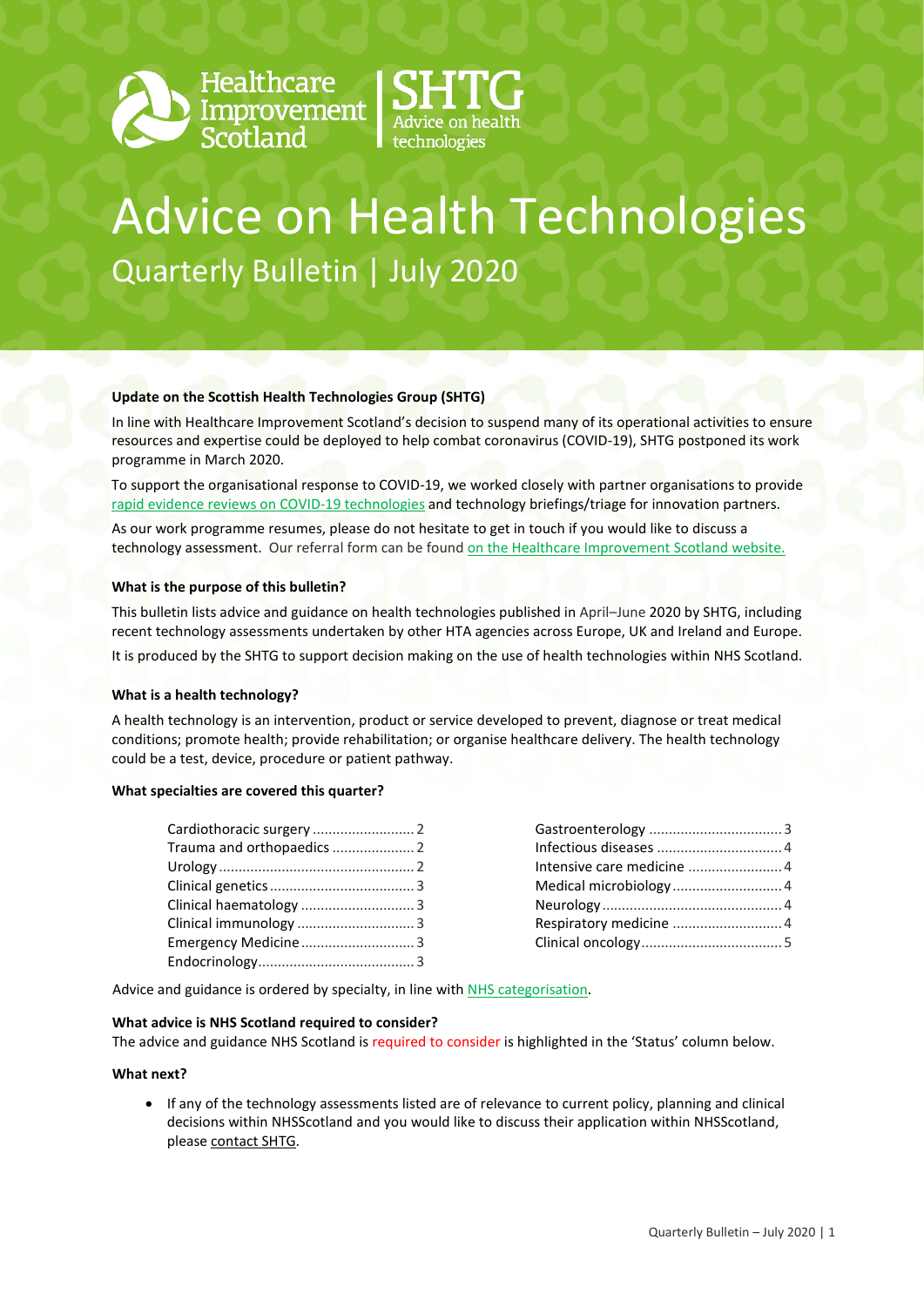### Surgical Specialties

<span id="page-1-8"></span><span id="page-1-5"></span>1

<span id="page-1-7"></span><span id="page-1-6"></span>

| Specialty                  | <b>Technology Assessment</b>                                                                                                              | Agency / Product                                                                                               | Published                 | Status in<br>Scotland                         | Link              |
|----------------------------|-------------------------------------------------------------------------------------------------------------------------------------------|----------------------------------------------------------------------------------------------------------------|---------------------------|-----------------------------------------------|-------------------|
| Cardiothoracic<br>surgery  | Endobronchial valve implantation<br>for treatment of emphysema<br>Requested by: PulmonX<br>International (Zephyr® device<br>manufacturer) | <b>SHTG</b><br>Recommendation <sup>1</sup>                                                                     | In progress<br>(Oct 2020) | <b>NHSScotland</b><br>required to<br>consider | <b>No</b><br>link |
|                            | Archimedes for biopsy of<br>suspected lung cancer                                                                                         | National Institute for<br><b>Health and Care</b><br>Excellence (NICE)<br>Medtech Innovation<br>briefing $2112$ | June 2020                 | For information<br>only                       | Link<br>here      |
|                            | Intravascular lithotripsy for<br>calcified coronary arteries during<br>percutaneous coronary<br>intervention                              | NICE Interventional<br>procedures guidance<br>6733                                                             | June 2020                 | <b>NHSScotland</b><br>required to<br>consider | Link<br>here      |
| Trauma and<br>orthopaedics | HemaClear exsanguination<br>tourniquet to provide a bloodless<br>surgical field during limb surgery                                       | <b>HTW</b><br><b>Topic Exploration</b><br>Report <sup>4</sup>                                                  | April 2020                | For information<br>only                       | Link<br>here      |
| Urology                    | Rezum for treating lower urinary<br>tract symptoms secondary to<br>benign prostatic hyperplasia                                           | <b>NICE Medical</b><br><b>Technologies Guidance</b><br>$49^{5}$                                                | June 2020                 | For information<br>only                       | Link<br>here      |

<span id="page-1-0"></span><sup>1</sup> **Recommendation - Scottish Health Technologies Group (SHTG) -** developed by a national committee in consultation with stakeholders. Clinical effectiveness, safety, cost effectiveness, patient and public views, professional expert views, and social and organisational implications are considered

<span id="page-1-1"></span><sup>2</sup> **Medtech Innovation Briefing - National Institute for Health and Care Excellence (NICE)** – Briefings offer support for NHS England when considering using new medical devices and other medical or diagnostic technologies.

<span id="page-1-2"></span><sup>3</sup> **Interventional Procedures Guidance - National Institute for Health and Care Excellence (NICE)** - covers procedures used for diagnosis or treatment, considers if they are safe and work well enough for wider use in NHS England, Scotland or Wales.

<span id="page-1-3"></span><sup>4</sup> **Topic Exploration Report** - **Health Technology Wales (HTW)** - designed to provide a high-level briefing on new topics submitted for consideration to HTW

<span id="page-1-4"></span><sup>5</sup> **Medical Technologies Guidance - National Institute for Health and Care Excellence (NICE)** - evaluates new, innovative medical devices and diagnostics for NHS England.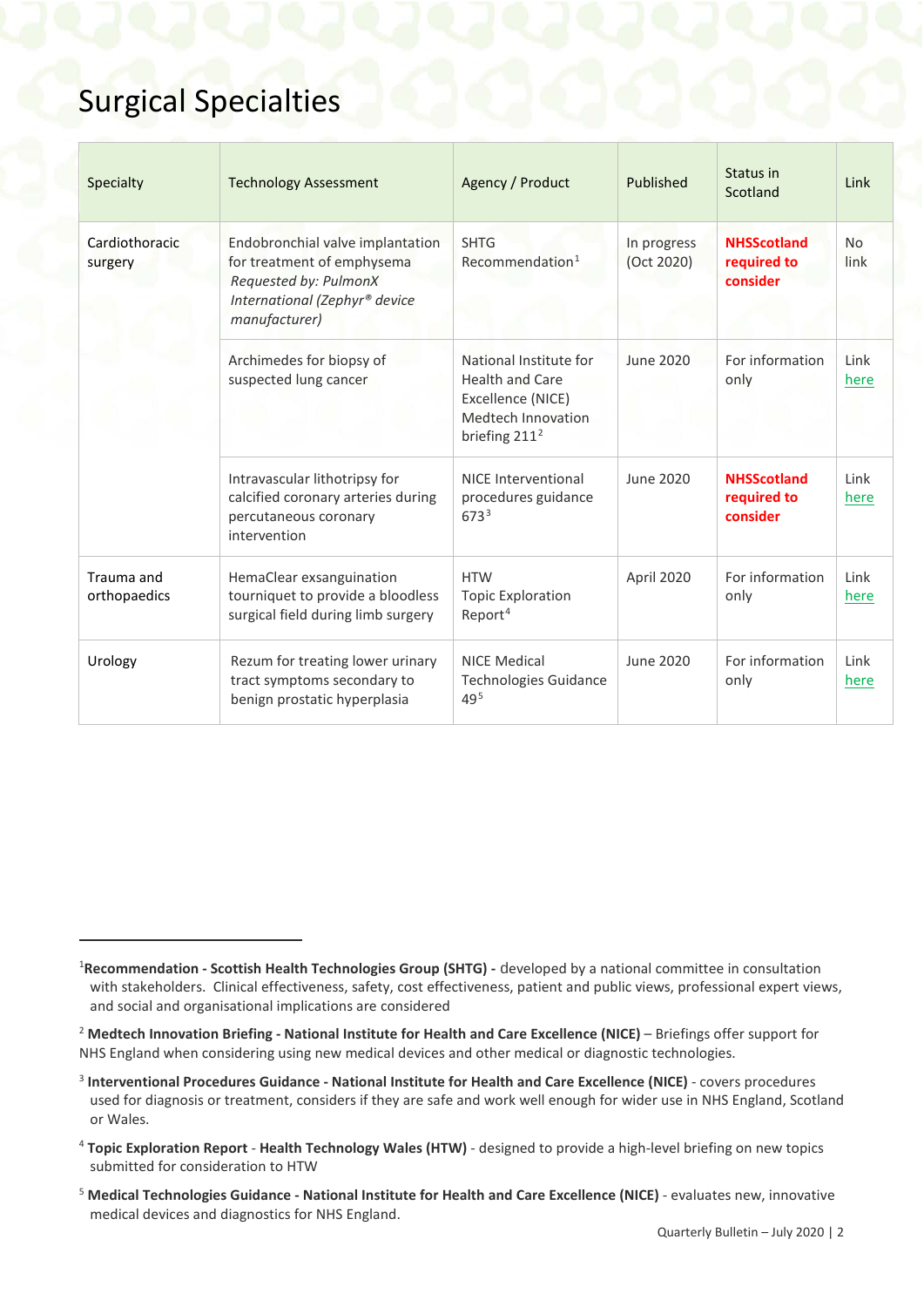### Medical Specialties

<span id="page-2-6"></span>1

<span id="page-2-5"></span>

| Speciality              | <b>Technology Assessment</b>                                                                                                                                                      | Agency/<br>Product                                                                                                         | Published                  | <b>Status in NHS</b><br>Wales                 | Link                                |
|-------------------------|-----------------------------------------------------------------------------------------------------------------------------------------------------------------------------------|----------------------------------------------------------------------------------------------------------------------------|----------------------------|-----------------------------------------------|-------------------------------------|
| Clinical genetics       | Pharmacogenomics/<br>dihydropyrimidine dehydrogenase<br>gene testing prior to selected cancer<br>treatment<br>Requested by: National Specialist &<br><b>Screening Directorate</b> | SHTG Assessment <sup>6</sup>                                                                                               | In progress<br>(Sept 2020) | For information<br>only                       | Link<br>here                        |
| Clinical<br>haematology | Convalescent plasma therapy for<br>patients with COVID-19                                                                                                                         | <b>HTW Topic</b><br>Exploration Report <sup>4</sup>                                                                        | <b>May 2020</b>            | For information<br>only                       | Link<br>here                        |
|                         | Convalescent plasma: a costing<br>review                                                                                                                                          | <b>HTW Costing</b><br>review <sup>7</sup>                                                                                  |                            |                                               | Link<br>here                        |
| Clinical<br>immunology  | Cytokine adsorbers for the treatment<br>of cytokine storm in people with<br>severe coronavirus infection                                                                          | <b>HTW Topic</b><br>Exploration Report <sup>4</sup><br>Included in NICE<br>Medtech Innovation<br>Briefing 217 <sup>2</sup> | April 2020                 | For information<br>only                       | Link<br>here<br>and<br>link<br>here |
| Emergency<br>Medicine   | Lifelight First for monitoring vital<br>signs                                                                                                                                     | NICE Medtech<br>Innovation briefings <sup>2</sup>                                                                          | April 2020                 | For information<br>only                       | Link<br>here                        |
| Endocrinology           | Continuous Glucose Monitoring in<br>Pregnancy<br>Requested by: Scottish Diabetes<br>Group                                                                                         | <b>SHTG Scottish</b><br>Adaptation <sup>8</sup> of HTW<br>Guidance <sup>9</sup>                                            | In progress<br>(Oct 2020)  | <b>NHSScotland</b><br>required to<br>consider | <b>No</b><br>link                   |
|                         | Remote monitoring of blood glucose<br>in women with gestational diabetes                                                                                                          | <b>HTW Evidence</b><br>Appraisal Review <sup>10</sup>                                                                      | May 2020                   | For information<br>only                       | Link<br>here                        |
|                         | Actim Pancreatitis for diagnosing<br>acute pancreatitis                                                                                                                           | <b>NICE Medtech</b><br><b>Innovation Briefing</b><br>$218^2$                                                               | <b>June 2020</b>           | For information<br>only                       | Link<br>here                        |
| Gastroenterology        | Colon capsule endoscopy/SCOTCAP<br>Requested by: NHS National Services<br>Scotland                                                                                                | <b>SHTG</b><br>Recommendation <sup>1</sup>                                                                                 | August 2020                | <b>NHSScotland</b><br>required to<br>consider | Link<br>here                        |
|                         | FibroScan for assessing liver fibrosis<br>and cirrhosis in primary care                                                                                                           | <b>NICE Medtech</b><br><b>Innovation Briefing</b><br>216 <sup>2</sup>                                                      | June 2020                  | For information<br>only                       | Link<br>here                        |

<span id="page-2-0"></span><sup>6</sup> **Assessment** - **Scottish Health Technologies Group (SHTG)** - Bespoke reviews of health technologies to inform policy and practice across NHSScotland.

<span id="page-2-1"></span><sup>7</sup> **Costing review** - **Health Technology Wales (HTW)** - economic evaluation conducted for NHS Wales

<span id="page-2-2"></span><sup>8</sup> **Scottish Adaptation - Scottish Health Technologies Group (SHTG)** – considers applicability to NHSScotland of an HTA conducted elsewhere in the UK or internationally.

<span id="page-2-3"></span><sup>9</sup> **Guidance - Health Technology Wales (HTW)** – summarises evidence and implications for the health technology in Wales

<span id="page-2-4"></span><sup>10</sup> **Evidence Appraisal Review - Health Technology Wales (HTW) -** report of the evidence for a topic of interest to NHS Wales, but no guidance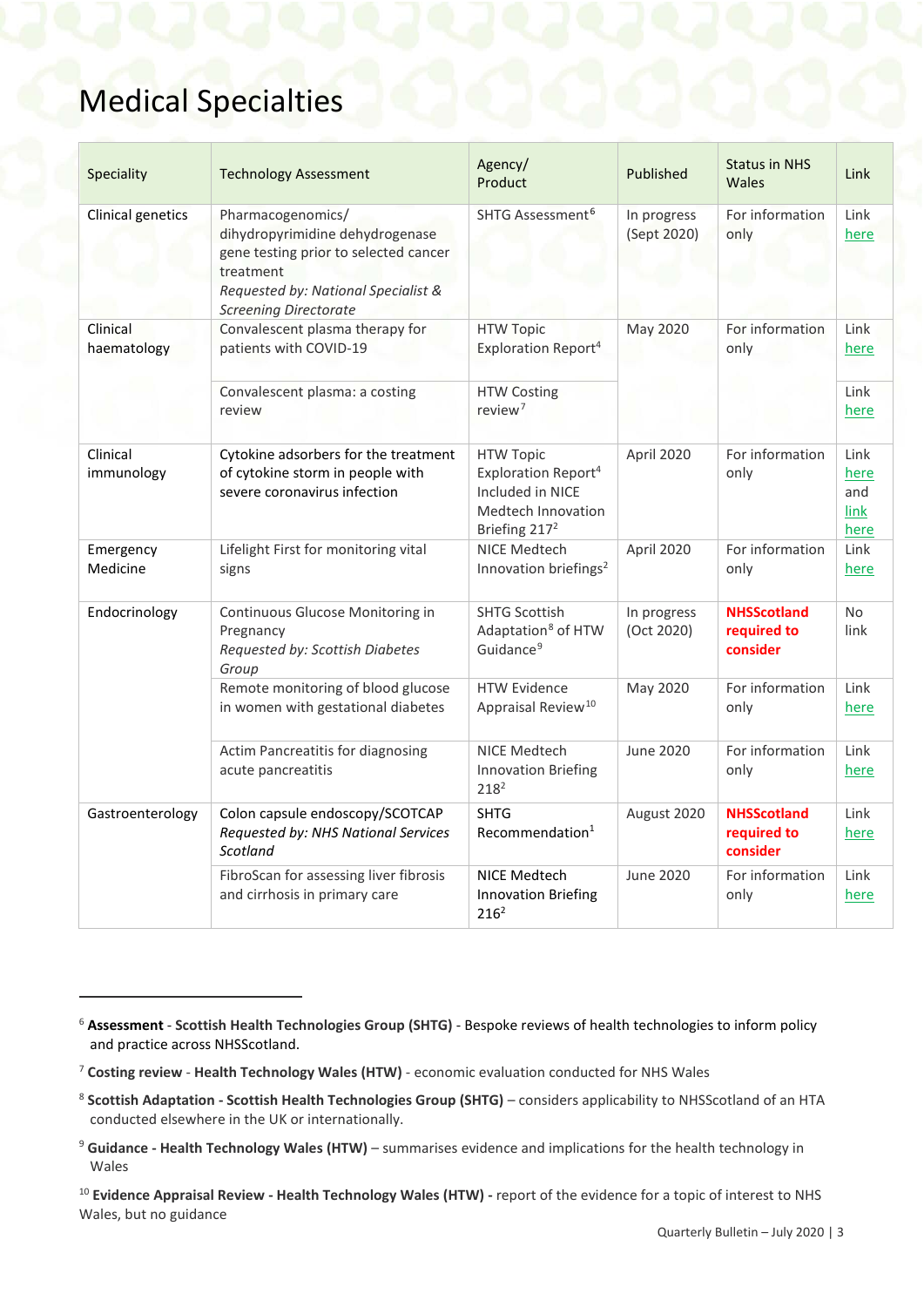<span id="page-3-0"></span>

| Infectious<br>diseases     | Hydrogen peroxide vapour to<br>reprocess single-use personal<br>protective equipment                                                                                                                         | <b>HTW Topic Exploration</b><br>Report <sup>4</sup>                                                            | <b>May 2020</b>           | For information<br>only                       | Link<br>here                               |
|----------------------------|--------------------------------------------------------------------------------------------------------------------------------------------------------------------------------------------------------------|----------------------------------------------------------------------------------------------------------------|---------------------------|-----------------------------------------------|--------------------------------------------|
|                            | Safety of personal protective<br>equipment gowns for health and<br>social care workers                                                                                                                       | <b>HTW Topic Exploration</b><br>Report <sup>4</sup>                                                            | <b>May 2020</b>           | For information<br>only                       | Link<br><u>here</u>                        |
|                            | Safety of personal protective<br>equipment gowns for health and<br>social care workers                                                                                                                       | <b>HTW Topic Exploration</b><br>Report <sup>4</sup>                                                            | <b>May 2020</b>           | For information<br>only                       | Link<br><u>here</u>                        |
|                            | Effectiveness of tests that detect<br>SARS-CoV-2 virus or antibodies to<br>SARS-CoV-2, to inform COVID-19<br>diagnosis<br>Produced for Welsh Government,<br>and Health and Social Care in<br>Wales           | HTW rapid review <sup>11</sup>                                                                                 | <b>May 2020</b>           | For information<br>only                       | Link<br>here                               |
| Intensive care<br>medicine | Tests to help assess risk of acute<br>kidney injury for people being<br>considered for critical care<br>admission (ARCHITECT and Alinity i<br>Urine NGAL assays, BioPorto NGAL<br>test and NephroCheck test) | <b>NICE Diagnostics</b><br>guidance 3912                                                                       | <b>June 2020</b>          | For information<br>only                       | Link<br><u>here</u>                        |
| Medical<br>microbiology    | MolecuLight i:X for wound imaging                                                                                                                                                                            | NICE Medtech<br>Innovation Briefing 212 <sup>2</sup>                                                           | June 2020                 | For information<br>only                       | Link<br>here                               |
| Neurology                  | Hypoglossal nerve stimulation<br>systems for treatment of<br>obstructive sleep apnoea                                                                                                                        | <b>EUnetHTA Collaborative</b><br>Assessment <sup>13</sup>                                                      | <b>June 2020</b>          | For information<br>only                       | Link<br><u>here</u>                        |
|                            | gammaCore for cluster headache                                                                                                                                                                               | <b>SHTG Scottish</b><br>Adaptation <sup>8</sup> of NICE<br>medical technologies<br>guidance <sup>5</sup>       | In progress<br>(Oct 2020) | <b>NHSScotland</b><br>required to<br>consider | No<br>link                                 |
| Respiratory<br>medicine    | myCOPD for self-management of<br>chronic obstructive pulmonary<br>disease                                                                                                                                    | NICE Medtech<br>Innovation briefings <sup>2</sup>                                                              | April 2020                | For information<br>only                       | Link<br>here                               |
|                            | Cytokine adsorption devices for<br>treating respiratory failure in<br>people with COVID-19                                                                                                                   | NICE Medtech<br>Innovation briefing 217 <sup>2</sup><br>including HTW Topic<br>Exploration Report <sup>4</sup> | May 2020                  | For information<br>only                       | Link<br>here<br>And<br><b>link</b><br>here |
|                            | PneuX to prevent ventilator-<br>associated pneumonia                                                                                                                                                         | <b>NICE Medical</b><br>Technologies Guidance <sup>5</sup>                                                      | April 2020                | For information<br>only                       | Link<br>here                               |
|                            | Point-of-care lung ultrasound<br>imaging for suspected and<br>confirmed cases of COVID-19                                                                                                                    | <b>HTW Topic Exploration</b><br>Report <sup>4</sup>                                                            | June 2020                 | For information<br>only                       | Link<br>here                               |
|                            | Oximetry to guide COVID-19<br>management                                                                                                                                                                     | HTW Rapid Review <sup>11</sup>                                                                                 | June 2020                 | For information<br>only                       | Link<br>here                               |

<span id="page-3-4"></span>1

<span id="page-3-1"></span><sup>11</sup> **Rapid Review - Health Technology Wales (HTW) -** provide a balanced overview of the evidence base, but are not underpinned by exhaustive literature searches due to the short timescales in which they are produced

<span id="page-3-2"></span><sup>12</sup> **Diagnostic guidance** - **National Institute for Health and Care Excellence (NICE)** - evaluates new, innovative diagnostic technologies. It includes all types of measurements and tests that are used to evaluate a patient's condition.

<span id="page-3-3"></span><sup>13</sup> **Collaborative Assessment - European Network for Health Technology Assessment** (EUnetHTA) - assessments produced by an EU collaborative HTA programme of which SHTG is a member.